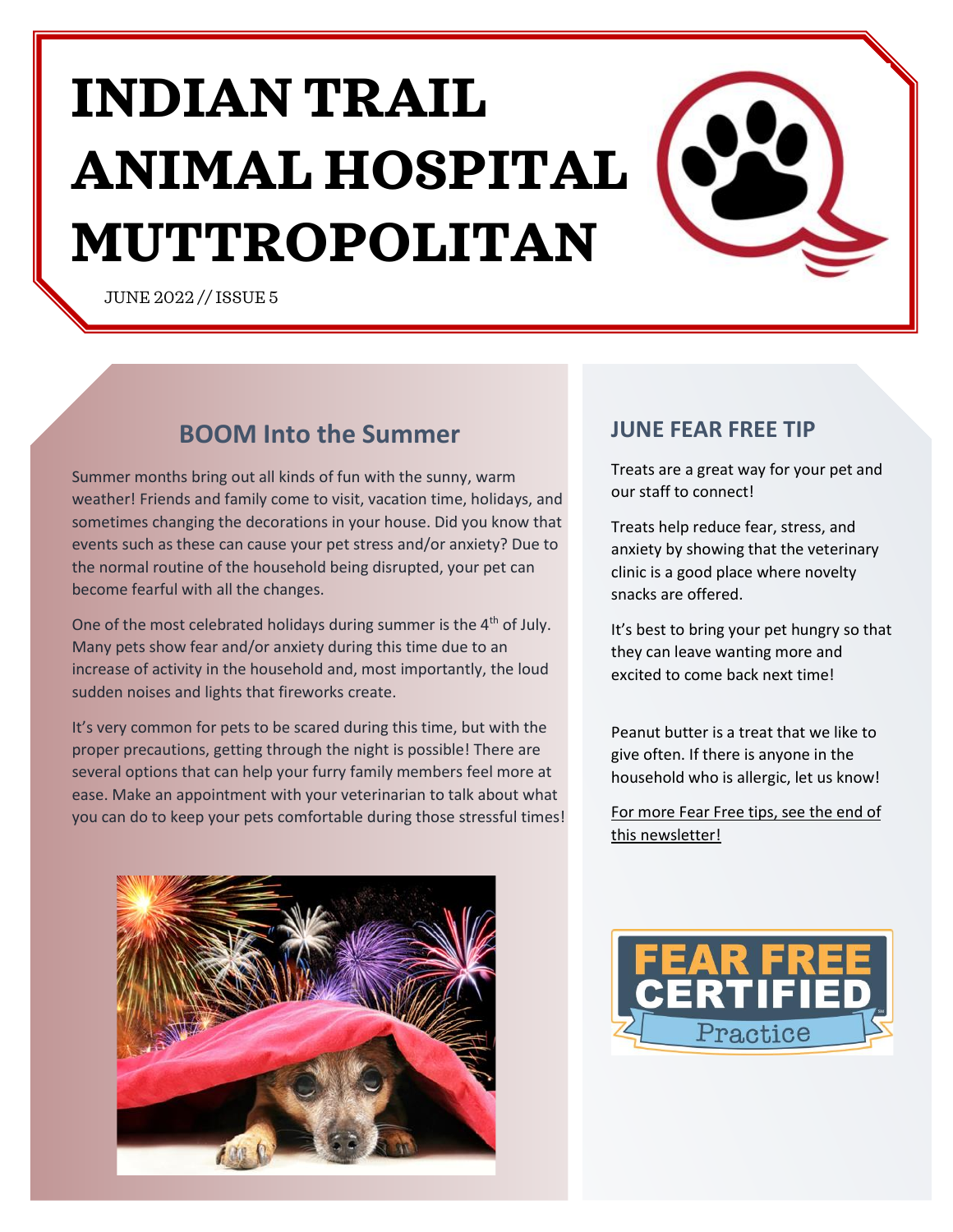### ITAH NEWS

We would like to give an official warm welcome to Dr. Mary Jane Davis! She will be working here part time and we are excited for her to join our team!

We would also like to welcome to Dr. Kalie Murphy who will be joining our team at the end of June!

Sadly, we are saying goodbye to Dr. Nick Snider as he takes his next step forward towards his career goals. We thank him for all he has contributed to our ITAH family, and we will miss him dearly.

### UP NEXT

- Our July Issue
- Indian Trail Animal Hospital News
- More around our community
- We are always interested in what you would like to see. Have a business you want us to feature? Have a pet topic you would like to know more about? Send us an email to let us know!

## **AROUND OUR COMMUNITY**

"Community care is a fundamental, an essential, an enduring part of our aged care system." – Julie Bishop

### David's Pizza

Whether you enjoy spending time at Riverfront Park with the family, the concerts, or other exciting events that Spokane has to offer… David's Pizza is a must see for anyone willing to take the fourminute walk up the street. They have a stellar Happy Hour, unbeatable customer service, delicious food and an unforgettable atmosphere that is sure to secure it as a family staple.





## Higher Ground Sanctuary

A rescue home for animals of all shapes and sizes, this sanctuary helps pets find their forever homes, whether it's to stay peacefully at the sanctuary or be adopted out to loving families! This non-profit organization focuses on humane education and creating opportunities to promote rescue culture. There are currently kitten and puppies looking for their fur-ever homes!

Learn more here!